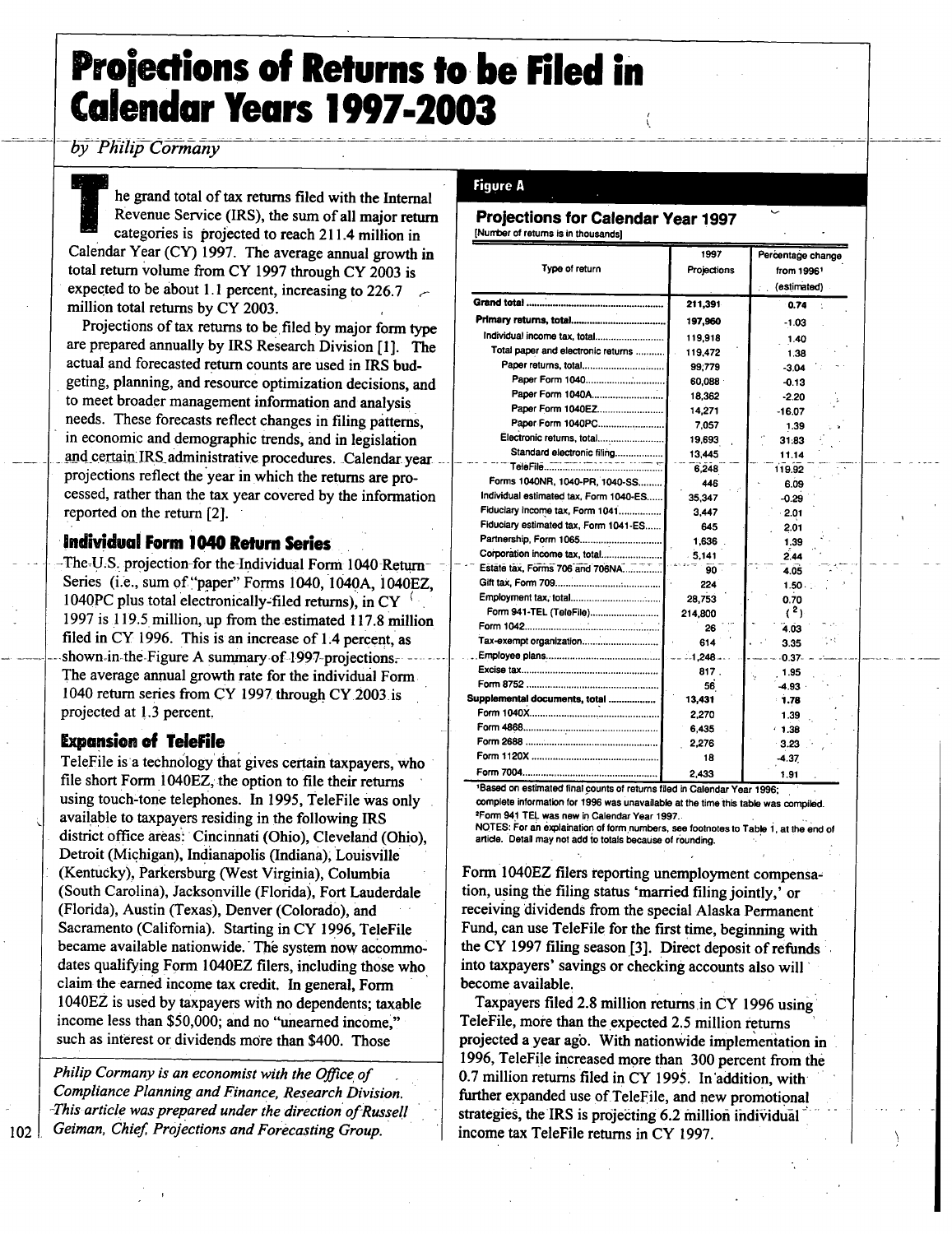# Projections of Returns to be Filed in Calendar Years **1997-2003**

# Other Electronic Filing Initiatives

In pursuit of its "business vision" of increasing the number of electronically-filed **(ELF)** returns, the IRS plans several other new initiatives and program changes for CY **1997.** One of those initiatives is expanding the TeleFile program into the business tax area. Using a gradual phase-in based on the filing periods, IRS regions, and certain return filing criteria, the IRS will implement <sup>a</sup> new "Form 94 **<sup>1</sup>** -TEL" program for employment tax returns. **A** total of 214,800 Forms 941 -TEL are projected for CY **1997,** rising to approximately 2.2 million **by** CY **2003.** However, these forecasts come with a higher degree of uncertainty than most other return projections, given the novelty and uniqueness of this new program.

#### Household Employment Taxes

As <sup>a</sup> consequence of the Social Security Domestic Employment Reform Act of 1994, Form 942, the Employer's Quarterly Tax Return for Household Employees, is no longer required, starting with filing periods after December 1994. Individuals who were previously required to file Form 942 now file for the fully year (instead of quarterly) on Schedule H, Household Employment Taxes, which is attached to their Form 1040 individual income tax return. Form 942 volumes are part ofthe "employment tax" category in Table **1;** the termination of these returns accounts for the drop in this return series between **1995** and **1996.**

#### Tax Withholding on Non-Payroll income.

Beginning with last year's filing season, the Form 945, Annual Return of Withheld Federal Income Tax, has been used to report non-payroll tax withholding now been used to report nonpayroll tax withholding, "backup" withholding on interest and dividends, and withholding on pensions, annuities, and gambling winnings. Based on partial year figures for CY **1996,** it is estimated that roughly **183,700** returns will be filed that year. This is lower than earlier estimates, which were made before the initial experience measured during the first half of **1996.**

#### Alternative to Electronically-Filed Returns

It is important to note that projections of electronically filed **(ELF)** returns prepared **by** the IRS Compliance Research Division only reflect extrapolations of existing trends in electronic filing and recent legislative and IRS administrative changes, including the expansion of the TeleFile program into the business tax return area. In general, **ELF** forecasts assume that the past relationships between electronic filing initiatives and taxpayer filing behavior will hold true in the future. While this is <sup>a</sup> common practice in statistical forecasting, it should not be interpreted as precluding a future change in the direction of electronic filing. The IRS envisions more efficient methods of return filing, ones which allow significantly more returns to be filed electronically. Figure B depicts the long-term change in the mix between the "paper" and electronically-filed individual returns, as currently forecast.

#### Projedion Methodology

Regression techniques, time series models, and growth rates were the basic methods used to project tax return filings through CY **2003.** These projections reflect initiatives, assumptions, and strategies as of their date of calculation (approximately July **1996),** and on that account do not reflect any later adjustments that result from shifts in IRS resources or from their considerations..

#### **Regression Analysis**

Regression techniques were selected when statistically sound relationships existed between tax return filings and economic or demographic independent indicators. Key economic and demographic variables that significantly affect return filings include personal income, Gross Domestic Product **(GDP),** civilian employment and total population [4]. These variables were used selectively in regression models to project individual, employment, estate and trust, and various corporation returns. Frequently, these economic or demographic variables were lagged **by** one year to correspond more directly with the specific tax. Also, "dummy variables" were occasionally used to account for the effects of legislative changes, return count aberrations, and other unusual conditions not reflected **by** the economic or demographic variables **[5].**

The regression models that were used incorporated the actual CY **1995** return counts into the base period. Some "counts" also included **1996** estimates (actual data for CY **1996** were incomplete). In such instances, 6-month return counts were typically used to estimate the **1996** total for the year, based on the proportion of returns filed in **1996** relative to the same period in the prior year.

#### rime **Series** Analysis

Some return counts were projected using time series analysis techniques when no statistically-sound relationship existed between the economic and demographic variables and the number of returns filed. These techniques include finite moving averages, and exponential smoothing.

#### Growth Rates

Simple growth rates were used for forecasting where return series have very short, or even no, historical base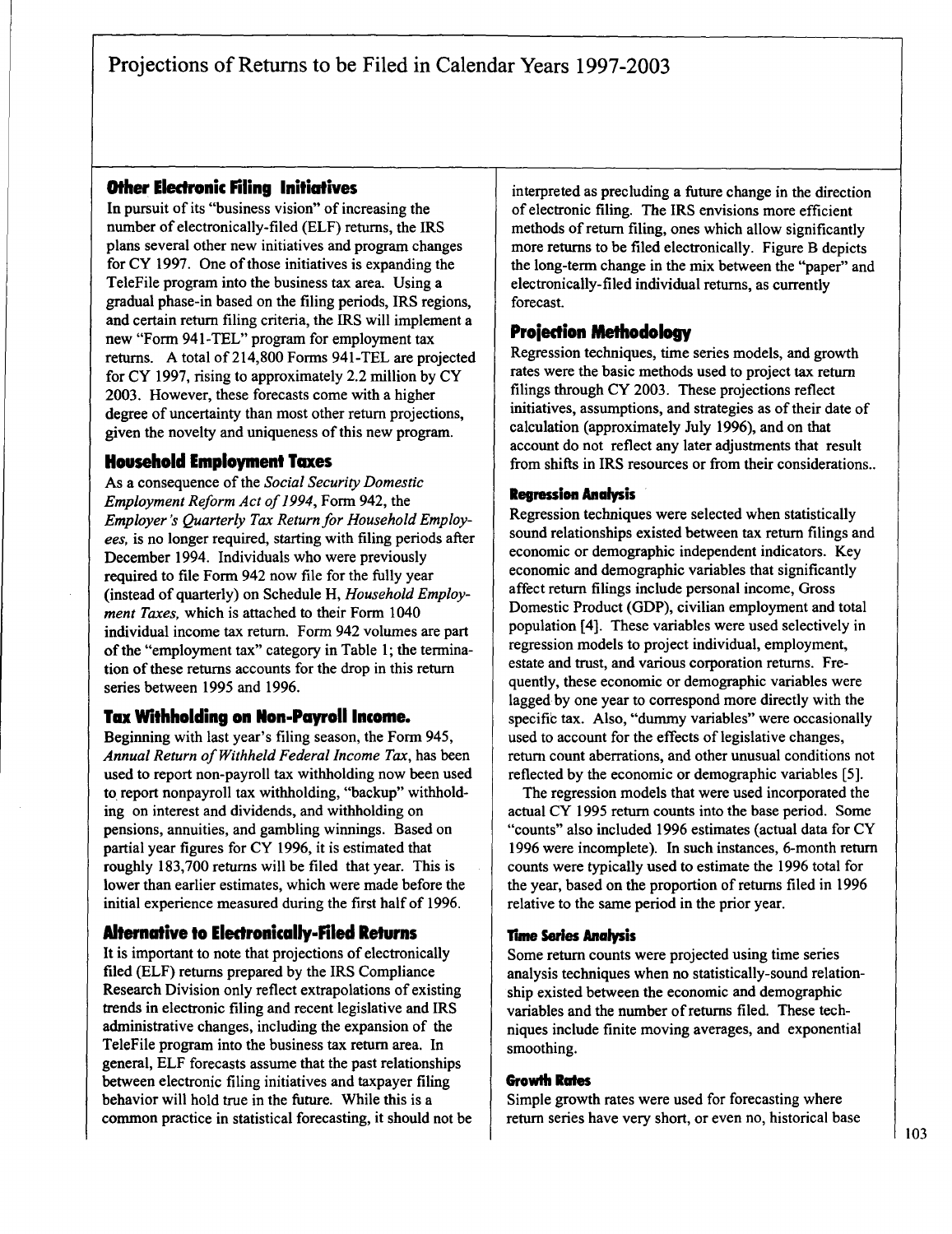Projections of Returns to be Filed in Calendar,Years **1997-2003**

# Figure. **6**



periods. This method generally assumes that a prior growth pattern for.a limited set **of**years for a given form will continue in the future, or that a new return type will grow at a rate similar to a related return with an established pattern.

#### Off-Model Adiustments

"Off-model adjustments" (i.e., adjustments to the initial forecasts based on the above techniques) are sometimes necessary when return filings are directly.impacted **by** legislative. or administrative changes which the techniques described above cannot take into account. For example, certain off-model adjustments were necessary in the TeleFile area. The IRS projections typically reflect the impact of legislative and administrati ve changes only **'**to the extent that laws or administrative initiatives have been enacted or IRS programs officially approved.

In the case of the **1996** welfare reform legislation, provisions of this new legislation are intended to move welfare parents into the work forc&. **Such** provisions could conceivably increase the volume of individual returns filed above the currently projected trend. However, no explicit adjustments for this new law have been made to the projections in this article as a result of the 1996 law, pending further analysis and experience.

#### Prolecrion Highlights Grand Total Returns, Primary Returns, Supplemental **Documents**

The "grand total" is the sum of the "primary returns, total" and the "supplemental documents, total" [6]. "Primary returns," particularly individual and employment tax returns (which account for 70 percent of the total filings), generate most of the IRS document processing workload. "Supplemental documents" consist mainly of amended returns and documents requesting filing extensions **by** both individuals and corporations **[7].**

In CY 1997 through CY 2003, primary returns and supplemental documents filed with the IRS are projected to increase each year **by** averages of **1. <sup>1</sup>** percent and 2.0 percent r6spectively (Figure **Q.** For CY **1997,** about **198.0** million primary returns and 13A million supplemental documents are projected to be filed. The complete set of projections for CY **1997** through **2003 by** form type is presented in Table **1.**

#### Individual Income Tax Returns

Nearly 119.1 million individual income tax returns are expected to be filed in CY **1097,** with an annual growth rate of over 1.3 percent anticipated through CY-2003. Total individual returns include the individual return

104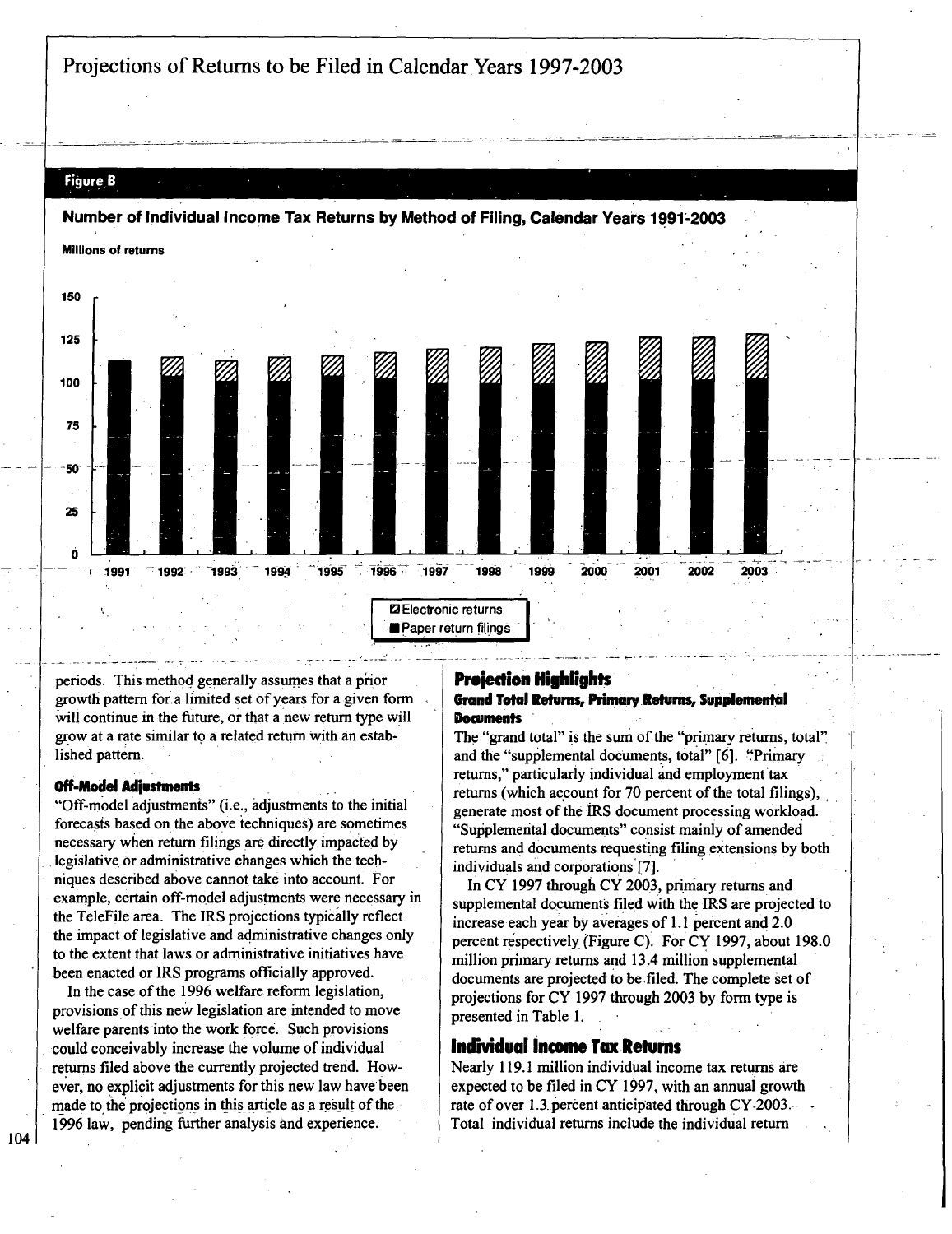#### Figure **<sup>C</sup>**

#### Projected Average Annual Percentage Change in the Number of Returns Filed, **by** Type of Return, Calenadar Years **1997-2003**

| Type of return | Projected annual<br>average percentage<br>change |  |  |
|----------------|--------------------------------------------------|--|--|
|                | 1.16                                             |  |  |
|                | 1.10                                             |  |  |
|                | 1.33                                             |  |  |
|                | 1.31                                             |  |  |
|                | 0.02                                             |  |  |
|                | $-0.04$                                          |  |  |
|                | -0.86                                            |  |  |
|                | 0.84                                             |  |  |
|                | 1.31                                             |  |  |
|                | 8.69                                             |  |  |
|                | 6.31                                             |  |  |
|                | 19.99                                            |  |  |
|                | 6.13                                             |  |  |
|                | $-0.08$                                          |  |  |
|                | 2.94                                             |  |  |
|                | 2.94                                             |  |  |
|                | 1.40                                             |  |  |
|                | 2.73                                             |  |  |
|                | 3.21                                             |  |  |
|                | 1.57                                             |  |  |
|                | 0.88                                             |  |  |
|                | 13.72                                            |  |  |
|                | 3.14                                             |  |  |
|                | 3.18                                             |  |  |
|                | 0.86                                             |  |  |
|                | 2.35                                             |  |  |
|                | $-5.29$                                          |  |  |
|                | 1.99                                             |  |  |
|                | 1.31                                             |  |  |
|                | 1.31                                             |  |  |
|                | 3.07                                             |  |  |
|                | $-2.89$                                          |  |  |
|                | 3.32                                             |  |  |

series of electronically-filed and "paper" Forms 1040, 1040A, 1040EZ, and 104OPC, and Form 104ONR, **U.S.** Nonresident Alien Income Tax Return; Form 1040-PR, Planilla Para La Declaracion De La Contribucion Federal Sobre el Trabajo Por Cuenta Propia-Puerto Rico; and Form **1040-SS, U.S.** Self-Employment Tax Return **- U.S.** Virgin Islands, Guam, American Samoa, the Commonwealth of the Northern Mariana Islands (CNMI), or Puerto Rico.

#### **Total "Paper" and Electronic Returns**

In CY **1997** <sup>a</sup> total of **119.5** million Forms 1040, 1040A, 1040EZ, and 104OPC returns are projected to be filed with the IRS, a 1.4 percent increase over the estimated CY **1996** volume (Figures **A).** The individual return series includes both "paper" and

returns filed electronically. As previously indicated, volumes are expected to grow annually at an average rate of **1.3** percent, reaching **129.1** million filings in CY **2003** (Table **1).**

#### **fill Total Paper Returns**

**A** total of **99.8** million paper returns of Forms 1040, 1040A, 1040EZ and 104OPC are projected to be filed in CY **1997,** a decrease of **3.0** percent from the estimated CY **1996** volume. The volume is expected to grow at only an average annual rate of 0.2 percent and reach **103.0** million returns in CY **2003** (Table **1).** Based upon current projections under existing trends, "paper" individual return filings, as a percentage of the total Form <sup>1040</sup> series, will decrease from **89.8** percent in **1995** to **83.5** percent in CY **1997** and to **79.'8** percent in CY **2003.** The long-term decrease is in accord with IRS strategies to increase the level of electronic filing.

#### a Paper Form 1040

Historically, the "long" Form 1040 represents the lion's share of total "paper" returns and this is expected to continue. While the "paper" Form 1040 is still expected to dominate total "paper" return volumes, its historic trend in recent years is projected to drop **by 0. 10** percent in CY **1997** and then to continue decreasing, overall, at an average annual rate of 0.04 percent through CY **2003.** The estimated decline stems from the offsetting growth in the volume of electronically-filed returns along with the expected increase in the use of Form 104OPC (defined below).

#### **a** Paper Form 1040A

Form 1040A returns are projected to decline 2.2 percent to 18.4 million in CY **1997.** This drop is in response to a change in the Form 1040EZ filing requirements, allowing certain married taxpayers to use this simpler form instead of Form 1040A, and in the projected growth in both Form 104OPC (see below) and "standard" electronic filings. These effects are reflected in the continued, overall, average decline in "paper" Forms 1040A of **0.9** percent each year over the projection period CY **1997** through CY **2003.**

#### **Form 1040EZ**

Beginning with CY **1996** qualified taxpayers can report unemployment compensation as an income source on "paper" Form 1040EZ. It is estimated that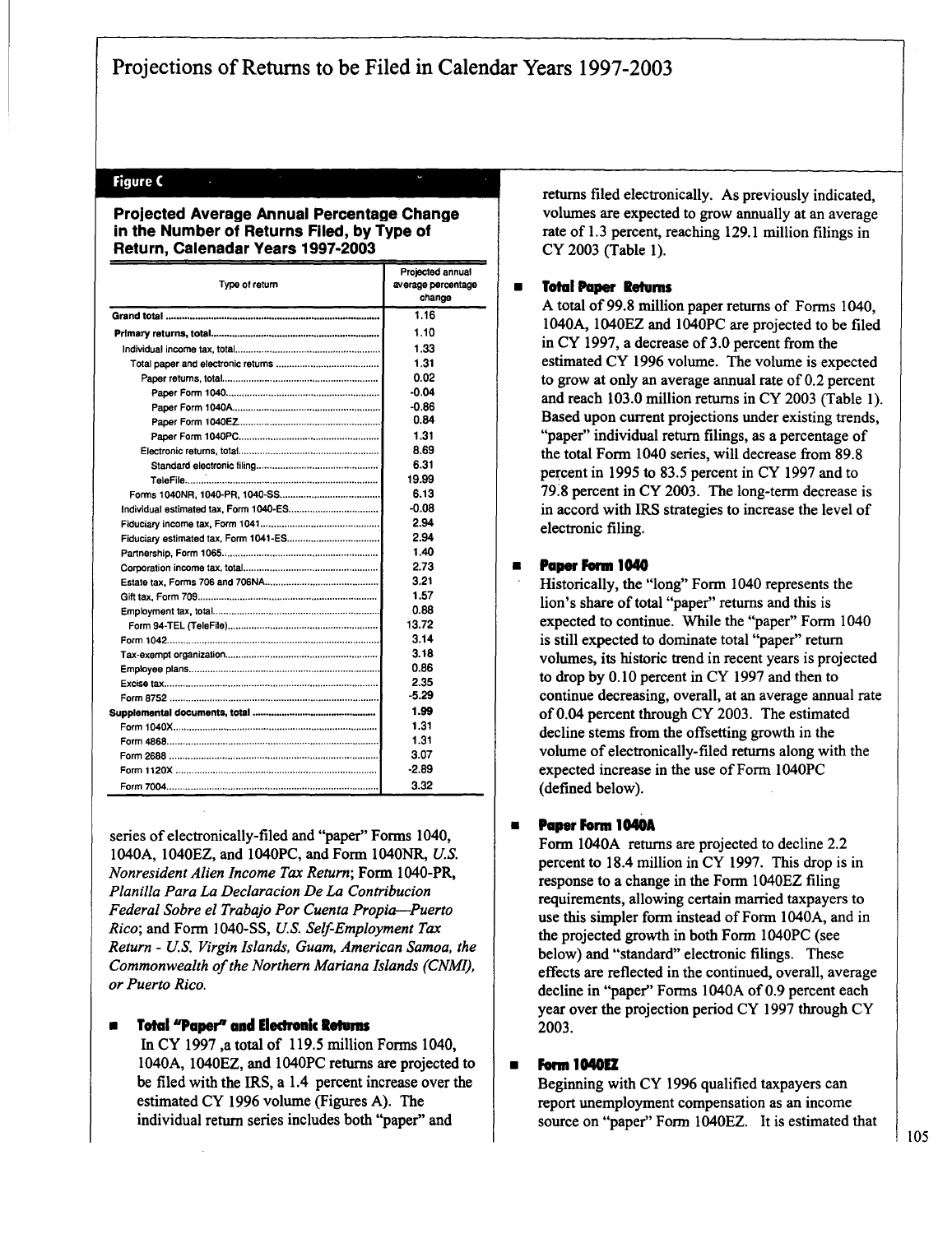Pro**i**ections of Returns to be Filed in Calendar Years **1997-2003**

this change increased volumes of Form 1040EZ in CY **1995. by** approximately **1.0** million returns above what would otherwise have been expected. Despite this impact, the "paper" Form 1040EZ is predicted to continue declining in CY **1997** due to the expansion of TeleFile and the continued growth in "standard" electronic filing (described below). From **CY,1997** on, the volume of "paper" Form 1040EZ is projected to grow, on average, at about 0.84 percent annually.

#### **Form 1040PC**

"Form" 1040PC is somewhat a misnomer, in that it actually represents "paper" tax returns filed by taxpayers using an IRS approved, computer softwaregenerated format, rather than a specific tax form. This compressed format allows taxpayers to file a cornputer-generated return using only one or two sheets of paper, without regard to the number of schedules that would normally have been filed to report the same information. Form 1040PC has been available nationwide since 1992, as an alternative for taxpayers who file traditional "paper" returns **-** Forms 1040,1040A, or 1040EZ.

Based on volumes to date, CY **1996** filings of the computer-generated Form-1040PC-format-increaseddramatically. The IRS estimates that **7.0** million. returns will be filed using this format in CY 1996, up from **2.9** million filed in CY **1995.** This **139** percent increase is due to <sup>a</sup> noticeable return to the use of the Form 104OPC format **by** professional tax-preparers who had suspended their use of the format in the prior filing season. The Form 104OPC filing volume is now expected to continue at a projected average annual rate of **1.3** percent through CY **2003. ,**

#### **a** Forms 1040MR, I040-101t, **and 1040-SS**

The combined volumes of the following returns are projected to increase at an average annual rate of **6.1** percent ftom CY **1997** through CY **2003;** From 1040 NR, **U.S.** Nonresident Alien Income Tax Return; **'** Form 1040-PR, Planilla Para La Declaracion De La Contribucion Federal Sobre **El** Trabajo Por,Cuenta Propia-,Puerto Rico; and Form **1040-SS, US.** Setf-Employment Tax Return **- US.** Virgin Islands, Guam, American Samoa, the Commonwealth of the Northern Mariana Islands (CNMI), or Puerto Rico. Approxi-. mately 87 percent of the total of these forms reflects Form 104ONR. Typically, but not exclusively, Form 1040NR -is filed **by** nonresident aliens who have invested in **U.S.** limited partnerships.

#### Total Individual Electronic Returns

The most recent projections of electronically-filed **(ELF)** individual income tax returns call for **19.7'** million to be transmitted in CY **1997** and 21.2 million to be transmitted in CY **1998.** These figures include **6.2** million TeleFile returns (discussed below) in CY **1997** and **6.7** million in CY **1998,** reflecting expansion of IRS promotional efforts and the offering of TeleFile to ever wider sectors of the taxpaying public. **A** total of **26.1** million individual income tax returns is projected to be filed electronically in CY **2003,** with **70.9** percent, or **18.5** million expected to, be "standard" electronic filings, i.e., non-TeleFile returns. As the electronically-filed return volume increases, the volume of traditional "paper" returnsfiled declines.

Figure **D** presents insights into the return characteristics of electronic filings'. **Of**the **19.7** million returns projected to be filed electronically in CY **1997, 16.8** percent or **3.3** million would otherwise have been filed with paper Form 1040, about 39.4 percent or **7.8** million on "paper" Form 104OA; and the remaining 43.8 percent, **8.6** million, on "paper" Form 1040EZ **[8].**

#### "Standard" Electronic Returns

"Standard" electronic **(ELF)** returns are nonTeleFile returns typically transmitted through an authorized third party, termed by the IRS an "electronic return

#### **Figure D**



**106**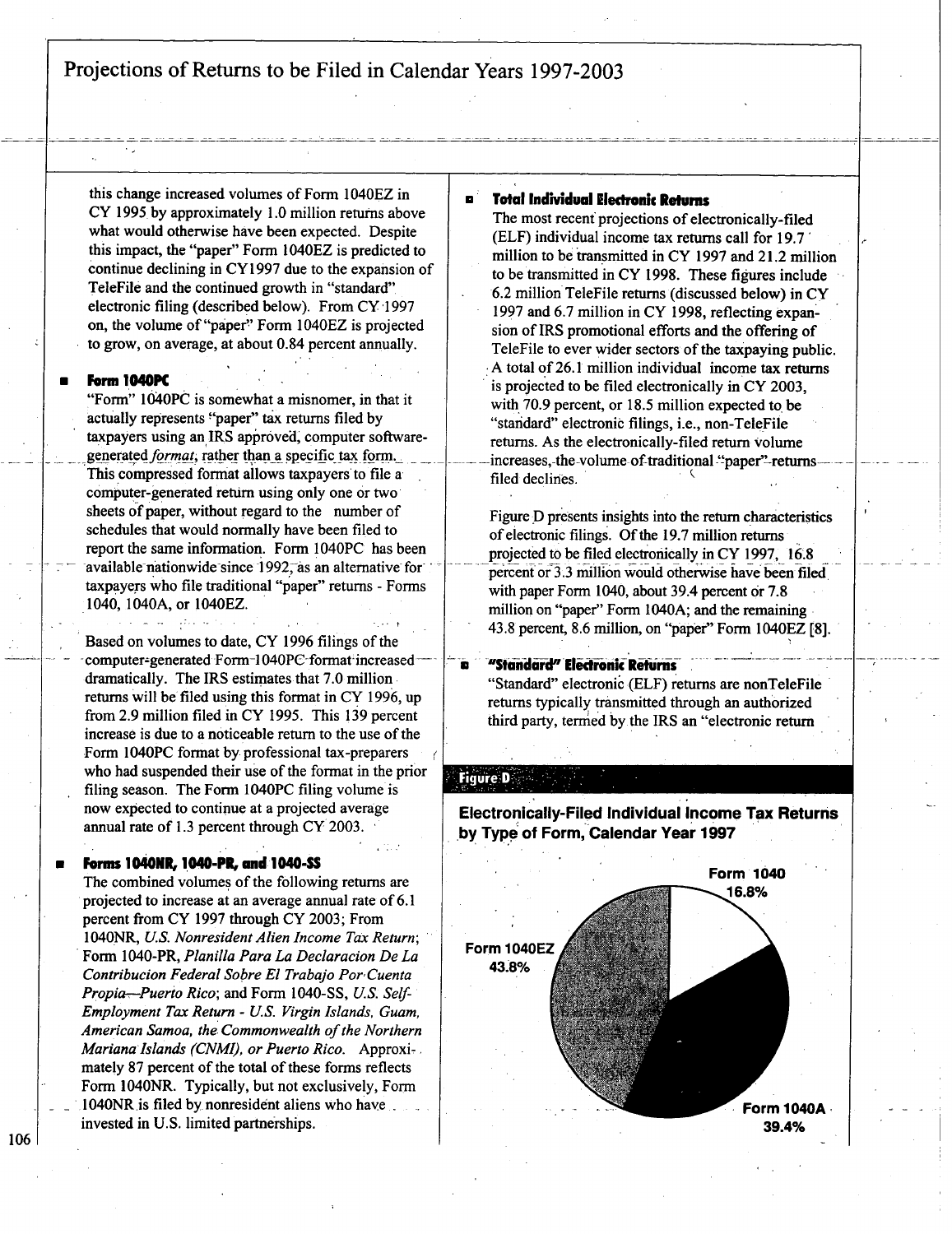originator." In CY 1997, about 13.4 million of these tax returns are expected. In general, these projections were based on time-series techniques that extrapolated the growth in participation rates (i.e., the proportion of standard **ELF** returns to the individual series return total) geographically, at the IRS district office level.

#### **<sup>m</sup>** Telerile

Beginning with the **1997** filing season, the individual TeleFile program (the technology enabling taxpayers to file returns via a touch-tone telephone) is being expanded to allow both the reporting of unemployment compensation and the use of the filing status, "married filing jointly." Also beginning in **1997,** taxpayers electing direct deposit of their refunds to their checking or svings accounts can use TeleFile as well. Due to these expansions plus new promotional strategies, the IRS projects that there will be **6.2** million TeleFile returns filed in CY **1997.** This is a sizable increase over the CY **1997** projection made a year ago, an increase of nearly 3.4 million returns. This growth will continue, reaching <sup>a</sup> projected **7.6** million returns filed using TeleFile **by** CY **2003.**

# Partnership Returns

**U.S. Partnership Return of Income, Form 1065, is used to** report income, deductions, tax credits, and losses from operation of a partnership. **A** major purpose of this form is to show each partner's distributive share, to be reported on the individual (or some other) income tax return. Partnership projections are expected to increase **by** 1.4 percent overall through CY **2003.** This forecast is based on <sup>a</sup> time trend model which assumes <sup>a</sup> resumption of <sup>a</sup> gradual long-term growth pattern following several years of decline reflecting from the Tax Reform Act of **1986,** which curbed the use of limited partnerships as "tax shelters."

# Corporation Income Tax Returns

Corporation income tax returns are the aggregate of the **U.S.** Corporation Income Tax Return (Form 1120), **U.S.** Short-Form Corporation Income Tax Return (Form 1120A), U.S. Income Tax Return for an S-Corporation (Form **I 120S),** and various other forms filed **by** such entities as investment and insurance companies, homeowners' associations, and real estate investment trusts. Approximately **5.1** million corporation returns are projected to be filed in CY **1997.** The projected average annual percentage change in the number of returns filed through CY **2003** is **2.7** percent, reflecting the results of <sup>a</sup> combination of econometric regression models using **GDP** and time series techniques. In CY **1997,** Forms **<sup>1</sup>** 120, **<sup>1</sup> 120S,** and **I 120A** are projected to represent 43.4 percent, 47.6 percent, and **6.0** percent, respectively, of total corporation returns filed.

# **Estate Tax Returns**

**U.S.** Estate Tax Return (Form **706)** is filed to report transfers of property at death. Presently, Form **706** is required for those estates whose gross assets exceed **\$600,000.** Between CY **1997** and CY **2003,** the number of estate tax returns filed is expected to grow at an average annual rate of **3.2** percent. Total estate forecasts are based on the summation of forecasts for three gross asset size classes: less than **\$1** million, **\$1** million to **\$5** million, and more than **\$5** million. Forecasting models were based on regression, stepwise autoregression, finite moving averages, and exponential smoothing techniques.

# Gift Tax Returns

United States Gift Tax Return (Form **709)** is required for the gratuitous transfer of real or personal property which exceeds a certain dollar amount. Generally, the individual making the gift (i.e., the donor) must file Form **709** in order to pay the tax. The projected average annual growth rate in gift tax return filing between CY **1997** and CY **2003** is **1.6** percent. These projections are based on regression techniques.

# Employment Tax Returns

Total employment tax return forecasts are based on summation of five forms: **(1)** Employer's Annual Federal Unemployment **(FUTA)** Tar Return (Form 940 and 940EZ); (2) Employer's Quarterly Federal Tax Return (Form 941), Form 941PR for employees in Puerto Rico, Form 941SS for employees in the U.S. Virgin Islands, Guam, American Samoa, or the Commonwealth of the Northern Mariana Islands **(CNMI),** and Form 941E for State and Local Government Employees); the former Employer's Quarterly Tax Return for Household Employees (Forms 942 and 942PR); **(3)** Employer's Annual Tax Return for Agricultural Employees (Forms 943 and 943PR); (4) Annual Return of Federal Withheld Income Tax (Form 945); and **(5)** Employer's Annual Railroad Tax Return (Form **CT-1).**

Form 945 was introduced in CY **1995,** and is discussed above, under "Withholding on Non-payroll Income." As already mentioned, Form 942 was eliminated in CY **1995** to reflect provisions in the Social Security Domestic Employment Reform Act of 1994.

Current projections for total employment returns to be filed in CY **1997** and CY **1998** are **28.8** and **29.0** million, respectively, with an annual growth rate of **0.9** percent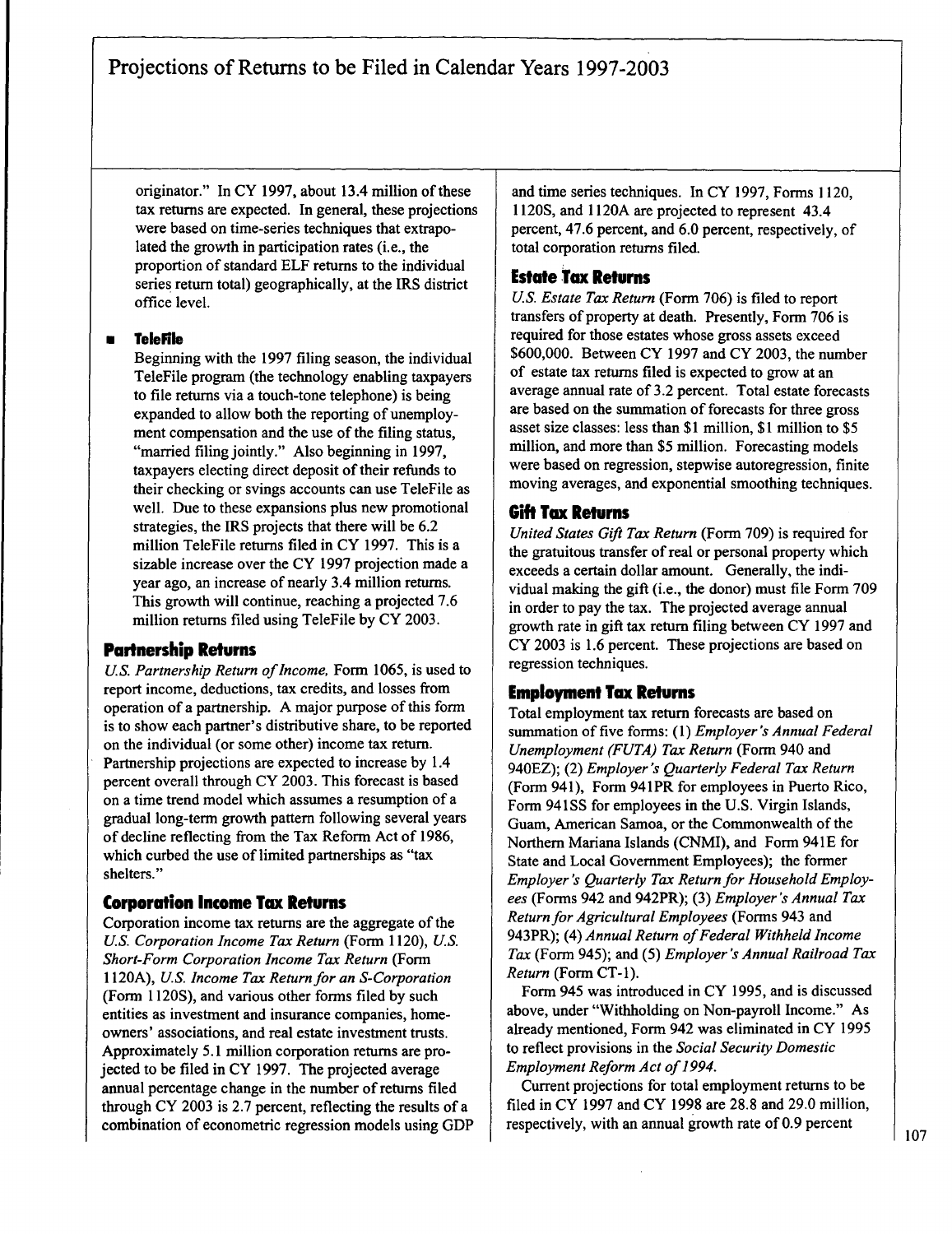Projections of Returns to be Filed in Calendar Years 1997-2003.

from CY 1997 through CY 2003. Form 941 generates **\* '** nearly **79** percent of the. employment tax return totals each year, with 22.7 million Forms 941 expected in CY 1997.

The IRS is currently expanding the TeleFile program into the employment tax area. Using a gradual phase-in approach involving certain time periods, IRS regions, and return conditions, the Service will implement a new "Form <sup>941</sup> -TEL" program starting in **1997.** Forecasts of these new Form'941-TEL returns. are.presented in**'**Table **1.**

Projections for the various employment tax forms used regression, weighted moving average, exponential smoothing, and similar growth rate techniques.

# **Excise Tax Returns**

**Z**

Total excise tax:returns, are the surn **of** the following four categories of returns: (1) Special Tax Return and Application for Registry-Wagering (Form 11C); (2) Quarterly. Federal Excise Tax Return (Form 720); (3) Tax:on Wagering (Form 730); and (4) Heavy Vehicle Use Tax Return (Form **2290).** Form **720** and Form **2290** together represent almost 92 percent of the IRS excise tax return. total for CY, **1997;** The average annual, growth rate **of** these returns is 2.4 percent from CY **1997** through CY **2003.**

#### **Supplemental Documents**

The total number of supplemental documents includes amended corporate and individual returns-(Forms **I <sup>1</sup>** 20X and 1040X) and requests for filing extensions. In CY **1997** and CY **1998~** over 13.4 million and **13.7** million supplemental documents, in that order, are expected to be filed. The average annual growth rate through CY **2003** is nearly 2.0 percent.

#### **Projection Accuracy**

It is often helpful to consider the historical, accuracy **of** past projections when evaluating future forecasts. Using

the actual return counts from CY **1993** through CY. **1995,** and past forecasts, two key measures of accuracy have been calculated: the "mean absolute error" (MAE) and the "mean absolute percentage error" **(MAPE).. MAE** is the average of the relevant "projection errors," regardless of whether the forecasts were over projected or under **.** projected. The projection error is simply the actual result minus the projected volume. The MAPE is <sup>a</sup> similar measure, but based on percentages. The **MAE** and MAPE values are grouped **by** time horizons.' The time horizon is determined **by** when the forecast was made and forwhat future year it was made. For example, a forecast for CY 1993 made in CY 1990 would be part of the "3-years ahead" time horizon. The number of observations at each time horizon is held constant at three (i.e., forecasts made for CY 1993, CY 1994, and CY 1995 [9].

As shown in Figure **E,** for the "grand total" and the "primary returns, total" categories, the one-year ahead MAPE's are just over 2 percent. The one-year ahead **MAPE** for the individual, income tax return series is **1.75** percent. On the whole, forecast error increases with the time horizon, (e.g., one-year MAPE's are generally lower than two-year MAPE's). Also, forecast errors arise from both statistical modeling reasons and from unforeseen program or law changes.

#### **Notes and References**

**[1]** The number ofreturns filed (as'used in this article) represents returns processed at IRS service centers and recorded in the IRS Master File system during a calendar year. The Master File system includes the Individual Master File (IMF), the Business Master File (BMF), and the Employee Plans Master File, (EPMF). These figures do not include the 1.1 billion information and withholding documents processed by the IRS, such as interest and dividend statement**.**s,on

#### figure **<sup>E</sup>**

Mean Absolute Error **(MAE)** and Mean Absolute Percentage Error (MAPE) Accuracy of **U.S.** Level Projections Based on Actual Return Counts for Calendar Years'1993 through **1995 \***

| Type of                         | Mean absolute error (number of returns) |               |               |               | Mean absolute percentage error |               |               |               |  |
|---------------------------------|-----------------------------------------|---------------|---------------|---------------|--------------------------------|---------------|---------------|---------------|--|
| return                          | vear ahead                              | 2 years ahead | 3 years ahead | 4 years ahead | year ahead                     | 2 years ahead | 3 years ahead | 4 years ahead |  |
|                                 | (1)                                     | (2)           | (3)           | (4)           | (5)                            | (6)           |               | (8)           |  |
|                                 | 4,475,178                               | 7,216,878     | 4,426,478     | 6,193,445     | 2.18                           | 3.51          | 2.15          | 3.02          |  |
| Selected primary returns, total | 4,520,959                               | 8,314,259     | 8,613,793     | 9,327,093     | 2.34                           | 4.29          | 4.45          | .4.82         |  |
|                                 | 2.007.625                               | 3,521,658     | 3,336,525     | 2.291.325     | 1.75                           | .3.05         | 2.89          | 198           |  |
| Partnership, Form 1065          | 44.451                                  | 85,182        | 92.849        | 326,015       | 2.83                           | 5.43          | 5.94          | 20.80         |  |
| Corporation income tax          | 116,209                                 | 90,809        | 116,476       | 353 842       | 2.49                           | 1.94          | 2.56          | 7.74          |  |
|                                 | 119,618                                 | 692 316       | 491.080       | 646,046       | 0.41                           | 2.41          | 1.70          | 2.24          |  |
|                                 | <b>280,120</b> . ا                      | 1,500,680     | 4,187,280     | 5,824,329     | 10.67                          | 13.66         | 37.56         | 49.32         |  |

**NOTE:** Number of returns is based on three observations at each horizon and Is not additive.

**1081**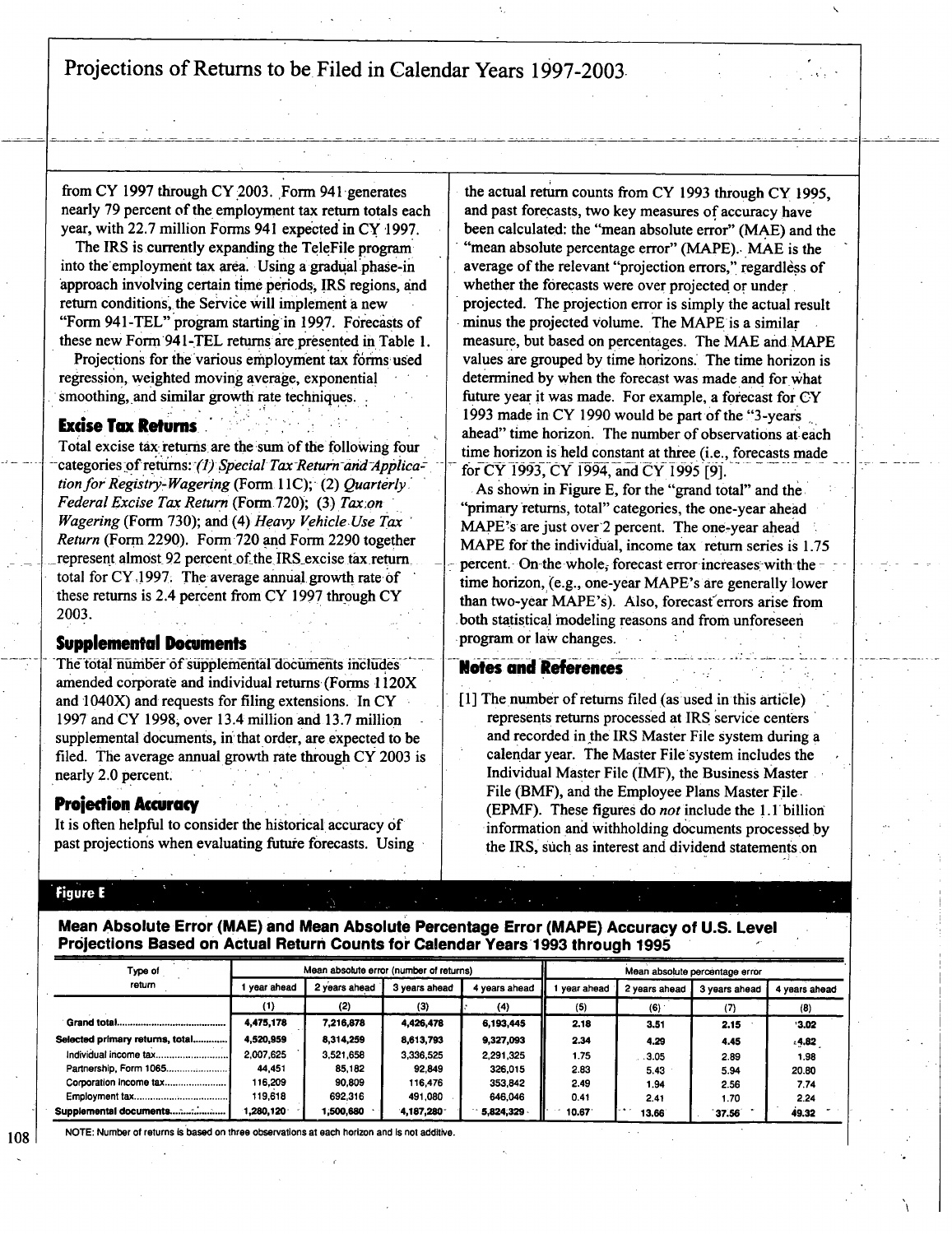Projections of Returns to be Filed in Calendar Years **1997-2003**

Forms **1099** and wage and tax withholding statements on Form W-2. Information and withholding documents provide data for use in the IRS' "information matching" programs (in which amounts reported **by** payers on their information statements are compared with the amounts actually reported **by** taxpayers on their income tax returns), but they are not considered to be tax returns. Most information documents are received on magnetic tape and processed at the IRS Martinsburg, West Virginia, Computing Center. For additional information **,** see Internal Revenue Service, Compliance Research, Calendar Year Projections of Information and Withholding Documents for the United States and Service Centers: **1996-2003,** Documents **6961** (Revision **5-96).**

- [2] **All** statistics, unless otherwise noted, are for the calendar year (CY) in which the tax return was processed **by** the Internal Revenue Service. The principal projections discussed in this article are presented in Table **1;** they are based on figures produced **by** the IRS Compliance Research Division (see Calendar Year Return Projections for the United States and Service Centers: **1997-2003,** Document **<sup>6186</sup>** (Revision **10-96).** Final counts for all of CY **1996** were incomplete at the time this article was written. Final CY **1995** counts, unavailable in projections published in the Statistics of Income Bulletin, Winter **1995-1996,** Volume **15,** Number **3,** are reflected in all statistics.
- **[31** The Alaska Permanent Fund Corporation was created **by** the voters in the **1976** General Election through an amendment to the State Constitution to make sure that, in the future, Alaskans benefited from the development of Alaska's natural resources. The Fund created an investment base from which future income is being generated to pay the costs of basic government services. The Fund removed the oil revenues generated from the development of Alaska's North slope oil field, from the legislative spending stream. The Fund prudently is transforming some of the nonrenewable oil wealth into <sup>a</sup> renewable source of wealth for future generations of Alaskans. The permanent Fund is made up of two parts; principal

and income. The principal is invested permanently. Fund income, however, can be distributed as dividends to each permanent resident of the State of Alaska, and decisions about its use are made each year **by** the people's elected representatives **-** the legislature and the Governor.

- [4] The economic and demographic variables are from **U.S.** Government sources and were also published **by** Data Resources, Incorporated, June **1996.**
- [5] "Dummy variables" are specially-constructed artificial variables with the value of "unity" whenever the qualitative phenomenon it represents in a regression occurs, and "zero" otherwise. See Kennedy, **P.(1993)** Dummy Variables, **A** Guide to Econometrics, Cambridge, MA:MIT Press, **216.**
- **[6]** Supplemental documents include Forms 1040X, Individual Amended Return; **4868,** Individual Request forAutomatic Filing Extension; **2688,** Individual Request for Additional Filing Extension; 1120X, Corporation Amended Return; and 7004, Application for Automatic Extension of Time to File Corporation Income Tax Return.
- [7] See U.S. Department of the Treasury, Internal Revenue Service, Compliance Research, Calendar Year Return Projections for the United States and Service Centers: **1996-2003,** Document **6186** (Revision **10-96)** for finther explanation of return types.
- [8] U.S. Department of the Treasury, Internal Revenue Service, Compliance Research, Calendar Year Projections of Individual Returns by Major Processing Categories, Document **6187** (Revision **9-96).**
- For <sup>a</sup> further discussion of projection accuracy, see **191 U.S.** Department of the Treasury, Internal Revenue Service, Compliance Research, Calendar Year Projections of Individual Returns by Major Processing Categories, Document **6187** (Revision **9-96)** and Geiman, Russell R.; Nichols, Bonnie L.; De Wilde, Carolyn **D.** "How Are We Doing? An Analysis of Projection Accuracy," The IRS Research Bulletin **(9- 91)** Internal Revenue Service, **U.S.** Department of the Treasury.